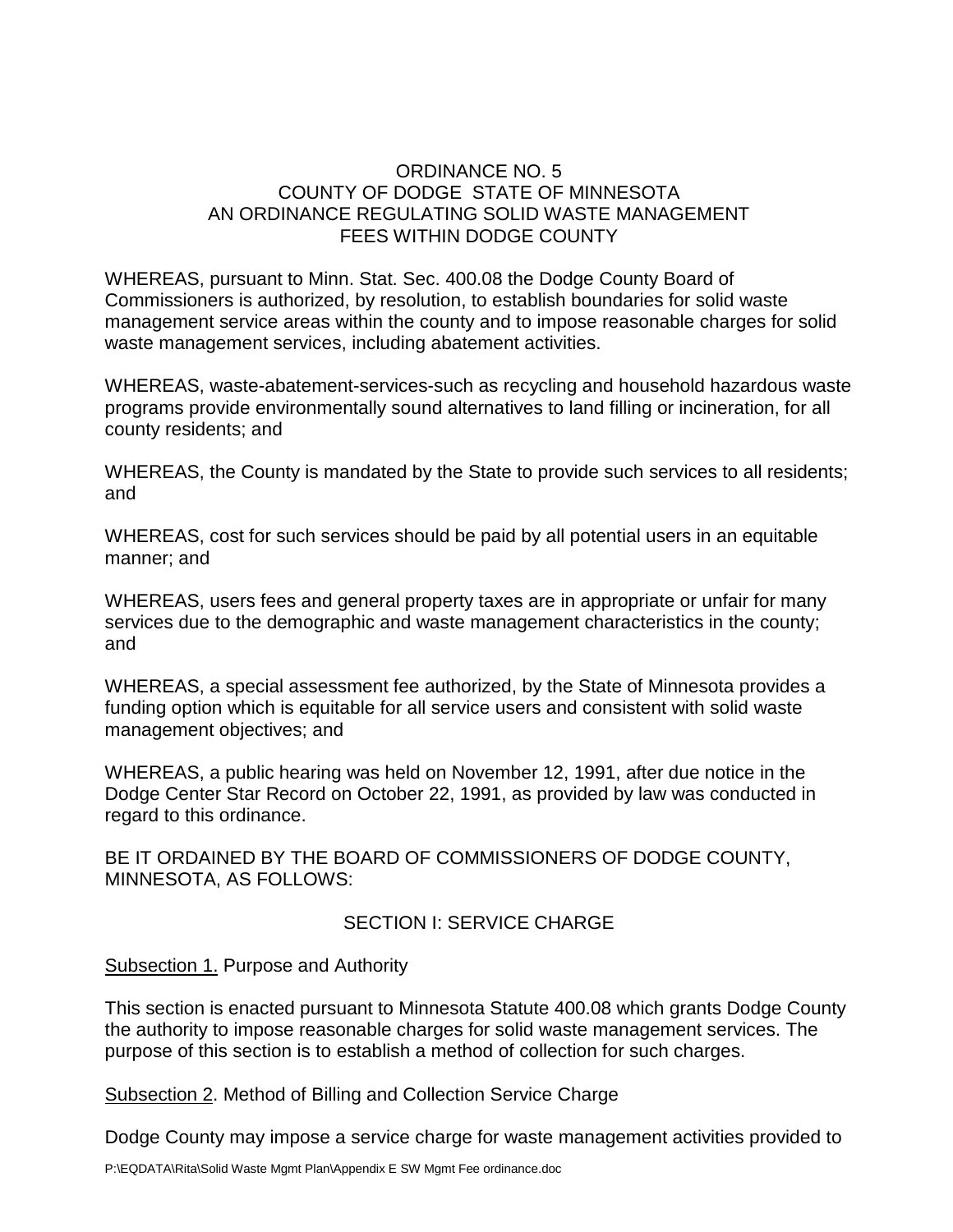all properties in the County, and such charges may result in an assessment levy payable with the real estate taxes.

# Subsection 3. Unpaid Charges

On or before October 15th in each year, the County Board shall certify to the County Auditor all unpaid outstanding charges and a description of the properties against which the charges arose. It shall be the duty of the County Auditor, upon order of the County Board, to extend the assessments with interest rate provided for in Minnesota Statutes Section 279.03, Subdivision 1, upon the tax rolls of the County for the taxes of the year in which the assessment is filed. For each year ending October 15th, the assessment with interest shall be carried into the tax becoming due and payable in January of the following year, and shall be enforced and collected in the manner provided for the enforcement and collection of real property taxes in accordance with the provisions of the laws of the State. The charges, if not paid, shall become delinquent and be subject to the same penalties and the same rate of interest as the taxes under the general laws of the State.

## Subsection 4. Rates and Charges

The County Board, by resolution, may establish or revise the rate schedule for waste management fees. All rates and charges shall be uniform in their application to use and service of the sate-character and quantity. A copy of the current rate schedule shall be kept on file in the Office of the County Auditor. If no new rate schedule for waste management fees are adopted in any year, the rate schedule for the previous year shall remain in effect.

In establishing or revising the rate schedule, the Board may take into account all factors relevant to waste management fees. Such factors include, but are not limited to, the character, kind and quality of service and of solid waste, the method of disposition, the number of people served at each place of collection, and all other factors that enter into the cost of providing service including, but not limited to, public education, recycling programs, household hazardous waste programs, solid waste management facilities operation and debt service cost.

### Subsection 6. Appeals

Any property owner who believes that the service charge imposed upon his property is incorrect, may appeal the charge. An appeal form may be obtained at the Office of the Dodge County Auditor, and shall be filed within 30 days of mailing the service charge statement by the County. The County Auditor shall, within 30 days of receipt of the appeal, review the appeal and notify the appellant by U.S. mail whether an adjustment is due and how much, or whether the appeal is denied.

# SECTION II SERVICE AREA

This section is enacted pursuant to Minnesota Statutes Section 400.08 which grants Dodge County the authority to establish and determine the boundaries of solid waste management service areas in the County. The boundaries of Dodge County shall constitute the boundaries of the solid waste management service area.